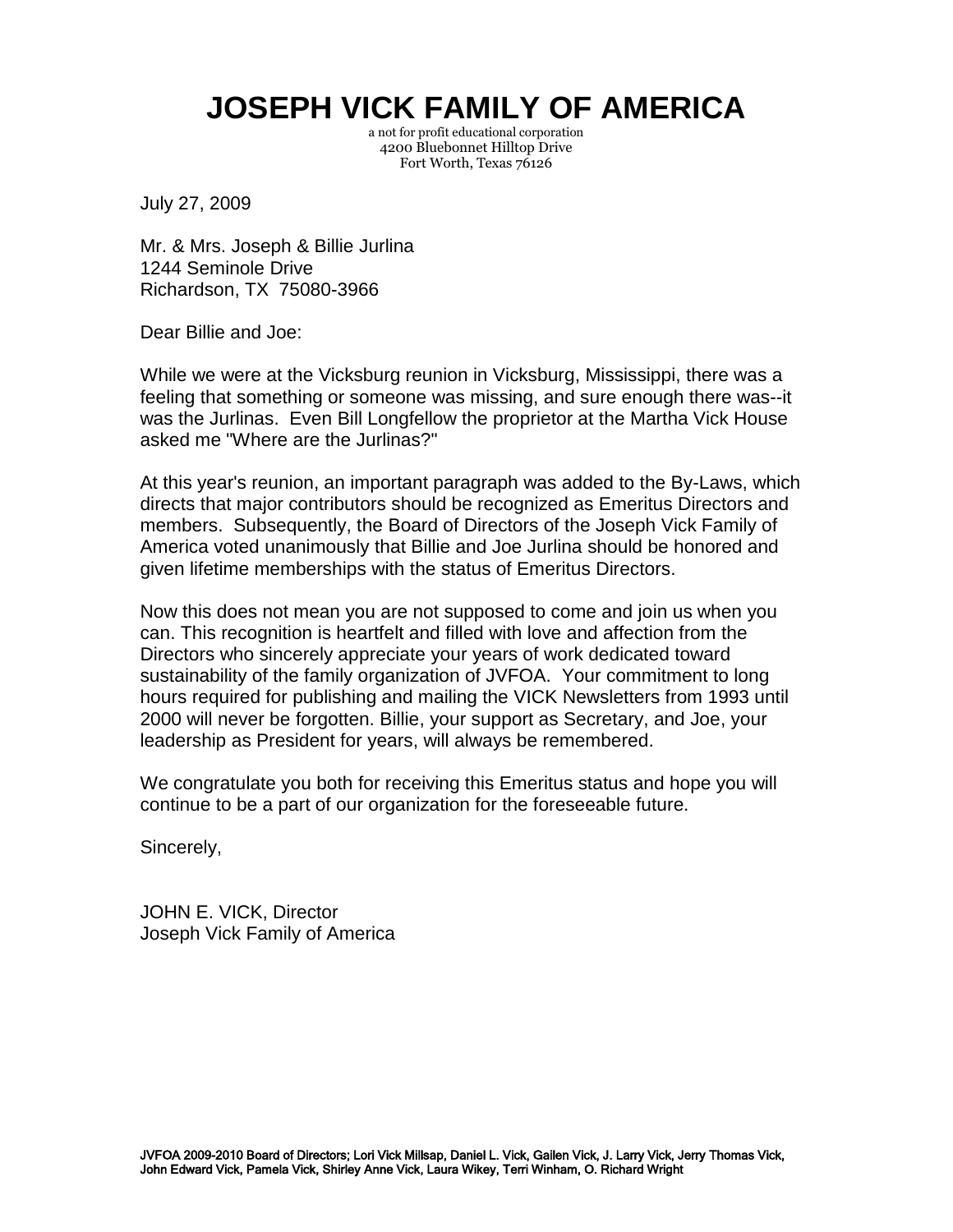a not for profit educational corporation 4200 Bluebonnet Hilltop Drive Fort Worth, Texas 76126

July 27, 2009

Robert A. Vick, III 6905 Florida Elm Drive North Port Richey, FL 34653

Dear Robert:

The Directors of the Joseph Vick Family of America at the reunion in Vicksburg, MS, missed your enthusiasm and bright smile. Your presence always improved our reunions. Some of your presentations and discussions will be longremembered and are now a part of everyone's genealogical files.

At this year's reunion, a paragraph was added to the By-Laws, which directs that major contributors to the JVFOA should be recognized as Emeritus Directors and members. The Directors voted unanimously that Robert A. Vick, III, would be honored with a lifetime membership to the organization as an Emeritus Director. This recognition by the Directors illustrates their love and affection, as well as their sincere appreciation for your years of dedicated work toward improvement of the JVFOA.

We congratulate you in receiving this Emeritus status, and all the Directors are looking forward to the day when your life will take a turn for the better and you will again return to being a fully active member of the JVFOA.

Sincerely,

JOHN E. VICK, Director Joseph Vick Family of America

July 27,2009

James B. Davis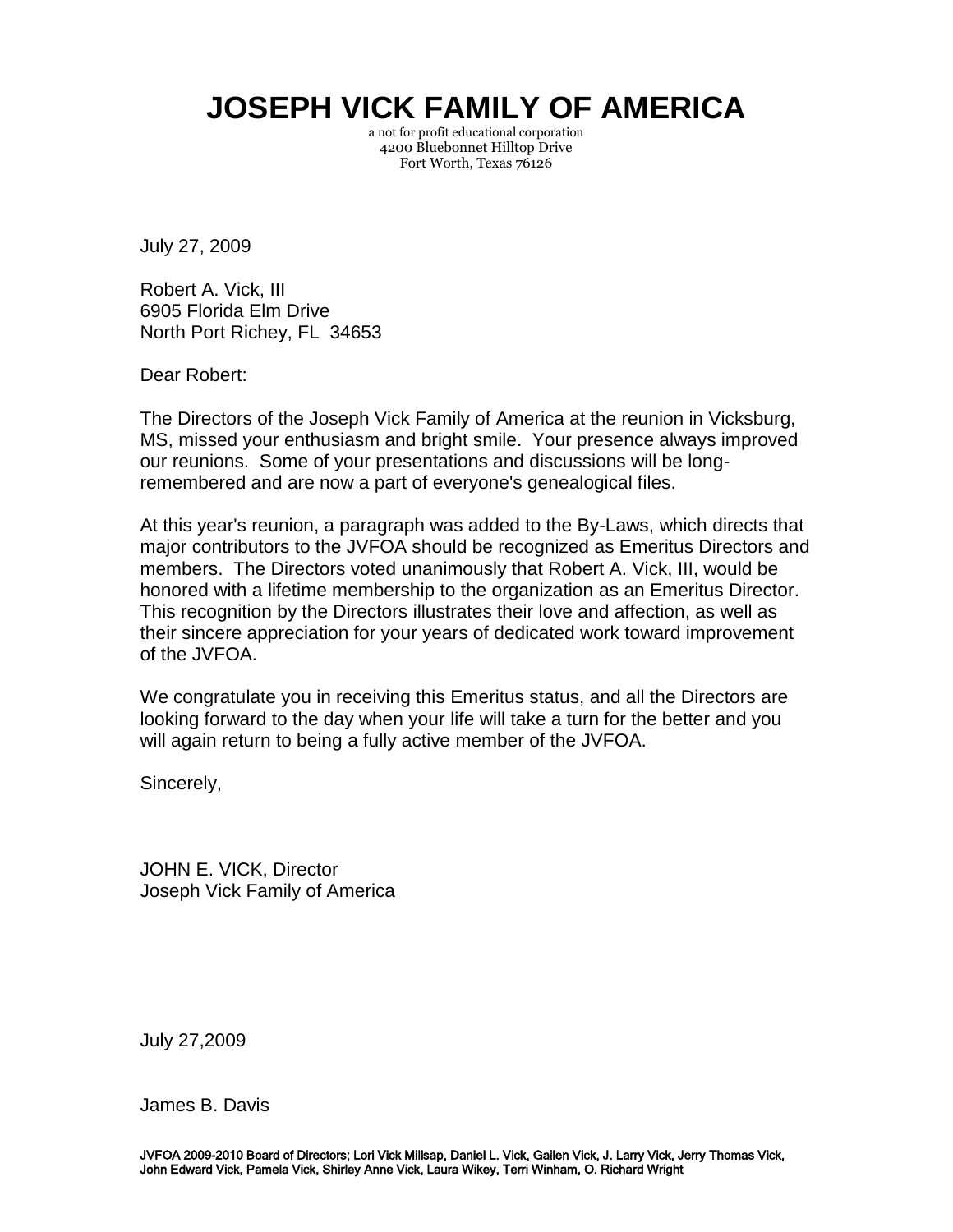a not for profit educational corporation 4200 Bluebonnet Hilltop Drive Fort Worth, Texas 76126

710 N. Sierra Drive Beverly Hills, CA 90210

Dear James:

This year at our reunion in Vicksburg, MS, a paragraph was added to the By-Laws, which directs that major contributors to the JVFOA should be recognized as Emeritus Directors and members. The Directors unanimously voted that James B. Davis should be honored with a lifetime membership as an Emeritus Director.

No one in the organization has contributed more than you have to the Joseph Vick Family of America organization. The book that you published is the centerpiece of the organization's genealogical activity. The Joseph Vick Family of America members will always be grateful for your generosity, foresight, and planning which you demonstrated regarding the publication and distribution of this book.

This award represents the overflowing admiration and appreciation from the members and Directors of the Joseph Vick Family of America.

We congratulate you in receiving this award and look forward to the day when your schedule and work activities will permit you to spend a couple of days at our reunion. Again, thanks for everything you have done for the JVFOA.

Sincerely,

JOHN E. VICK, Director Joseph Vick Family of America